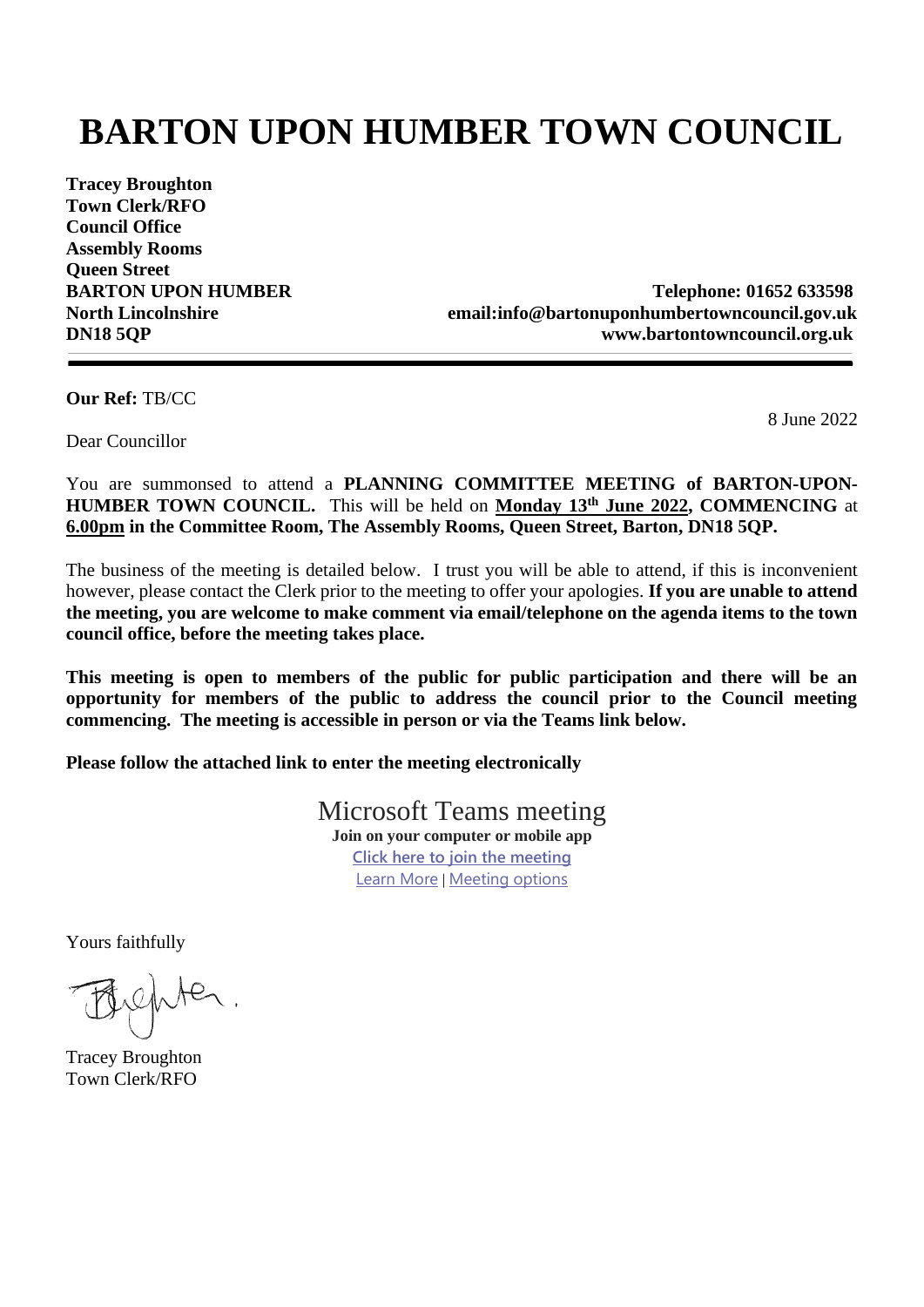### **AGENDA**

## 1. **Apologies for absence**

## 2. **Declarations of Interest:**

(a) To record declarations of interest by any member of the council in respect of the agenda items listed below.Members declaring interests should identify the agenda item and type of interest being declared.

(b) To note dispensations given to any member of the council in respect of the agenda items listed below.

#### 3. **Planning matters:**

#### **To consider making comments, if any, on the following Planning Applications to North Lincolnshire Council:**

- **a) PA/2022/461** Tesco Stores Ltd, Tesco Stores Ltd Planning permission for erection of rear extension and installation of additional MOE door; re-location of AC units; erection of freestanding canopy; installation of new pedestrian gate and new vertical swing gate; and; removal of existing timber fence and replacement with new acoustic fence to Tesco, Maltkiln Road, Barton Upon Humber, DN18 5JT. <http://www.planning.northlincs.gov.uk/plan?ref=PA/2022/461>
- **b) PA/2022/733** Mrs Sandra Burniston, North Lincolnshire Council Planning permission to install a three-storey high flue to Baysgarth School, Barrow Road, Barton upon Humber, DN18 6AE <http://www.planning.northlincs.gov.uk/plan?ref=PA/2022/733>
- **c) PA/2022/737** Mr Ben Troop Planning permission to erect a pergola in the rear garden to 127 Tofts Road, Barton Upon Humber, DN18 5ND <http://www.planning.northlincs.gov.uk/plan?ref=PA/2022/737>
- **d) PA/2022/922** Cellnex UK Ltd The Installation of 1no. 0.6m transmission dish fixed to a maximum height of 8.5m fixed via a new supporting pole together with ancillary development thereto including safety handrail at rooftop level and associated cabling to Barton on Humber Telephone Exchange, Soutergate, Lincolnshire, DN18 5HG <http://www.planning.northlincs.gov.uk/plan?ref=PA/2022/922>
- **e) PA/2022/738** Charworth Homes Planning permission to erect 27 dwelling houses to land off Waterside Road, Barton upon Humber. <http://www.planning.northlincs.gov.uk/plan?ref=PA/2022/738>
- **f) PA/2022/997** Miss Elisabeth Brierley Householder planning for replacing the timber and plastic windows at the rear of the property to new timber windows and replacing the timber front & back door for new timber doors to 14 Holydyke, Barton Upon Humber, DN18 5PR<http://www.planning.northlincs.gov.uk/plan?ref=PA/2022/997>
- **g) PA/2022/1039** Miss Elisabeth Brierley Listed building consent to replace the timber and plastic windows at the rear of the property with new timber windows and replace the timber front and back doors with new timber doors to 14 Holydyke, Barton Upon Humber, DN18 5PR<http://www.planning.northlincs.gov.uk/plan?ref=PA/2022/1039>
- **h) PA/2022/1032** Thi Huong Lien Hoang Advertisement consent for external fascia style signage to 26 High Street, Barton Upon Humber, DN18 5PD <http://www.planning.northlincs.gov.uk/plan?ref=PA/2022/1032>
- **i) PA/2022/1000** Thi Huong Lien Hoang Planning permission for change of use from a bank E(a) to a nail salon (Sui Generis) to 26 High Street, Barton Upon Humber, DN18 5PD<http://www.planning.northlincs.gov.uk/plan?ref=PA/2022/1000>
- **j) PA/2022/999** Mr & Mrs How Proposed Single Storey Rear Extension to 4 Green Lane, Barton Upon Humber, DN18 6AD <http://www.planning.northlincs.gov.uk/plan?ref=PA/2022/999>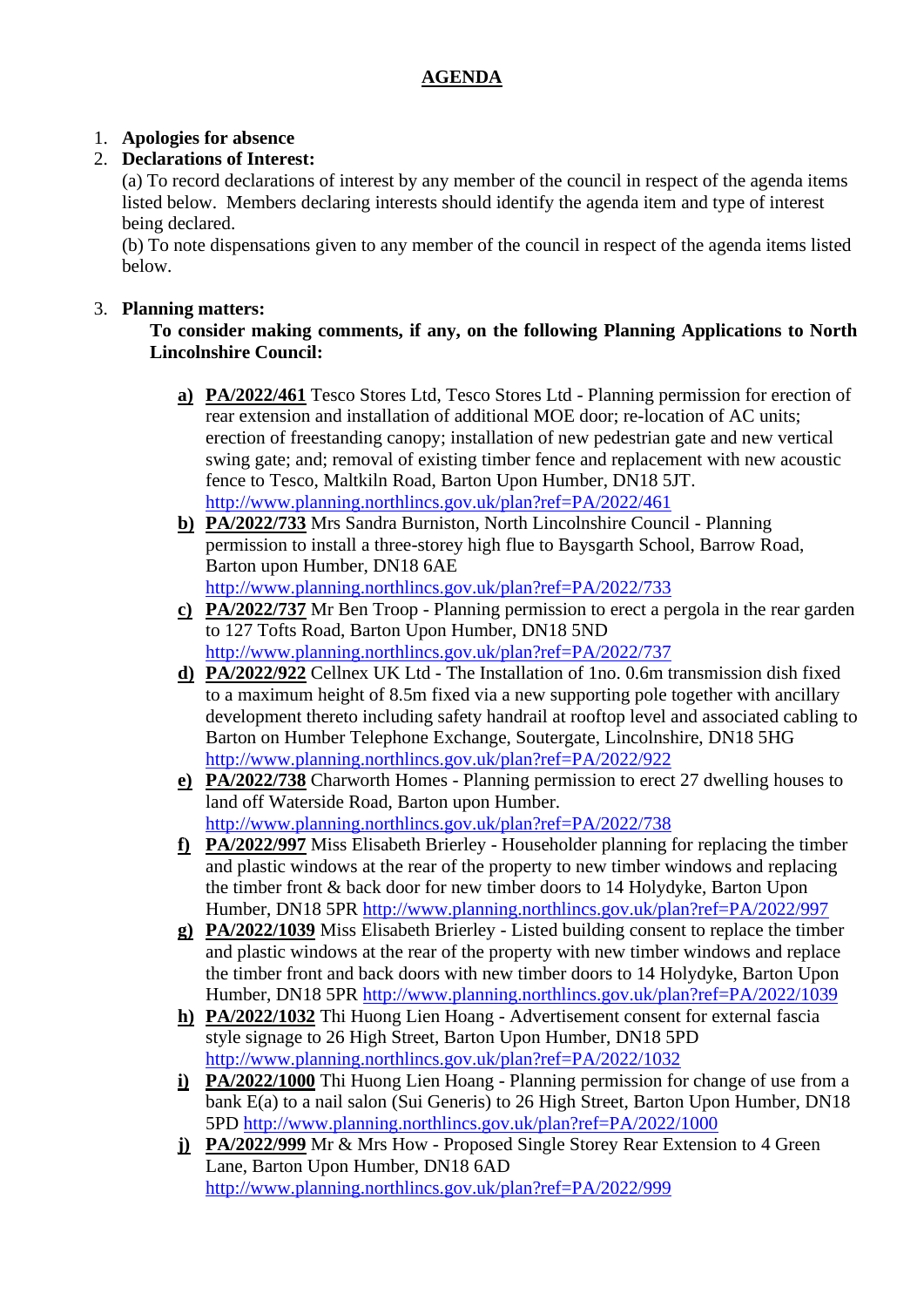**k) PA/2022/1034** Mr & Mrs Pulford - Variation of condition 2 (plans) on planning application PA/2021/705 to 84 Barrow Road, Barton Upon Humber, DN18 6EY <http://www.planning.northlincs.gov.uk/plan?ref=PA/2022/1034>

#### 4. **To receive the following Planning Decisions from North Lincolnshire Council:**

- a) **PA/2022/503** Mr Paul Thompson Listed Building Consent granted to change the use of first-floor into five flats and carry out associated external and internal alterations, including the creation of a second floor, which provides two bedrooms to each flat at Oddfellows Hall, High Street, Barton upon Humber, DN18 5PA
- b) **PA/2022/68** Mr Paul Thompson Full Planning Permission granted to change the use of first-floor into five flats and carry out associated external and internal alterations, including the creation of a second floor, which provides two bedrooms to each flat at Oddfellows Hall, High Street, Barton upon Humber, DN18 5PA
- c) **PA/2021/2107** Mr Marcin Walski Permission granted to replace a front door with a brick reveal, re-paint front elevation white, replacement windows to front elevation and replacement door to rear at 89 Newport, Barton upon Humber, DN18 5QF
- d) **PA/2022/727** Mr & Mrs D Alliss Prior approval is not required for a proposed larger home extension at 13 Park Avenue, Barton upon Humber, DN18 5DN
- e) **PA/2021/1220** Mr Steven Pearson Refusal to erect a chalet bungalow at 17A East Acridge, Barton upon Humber, DN18 5HL
- f) **PA/2021/2188** Mr Gary Marsh Refusal to demolish an existing garage and erect a dwelling on land adjacent 2 Shadwell Rise, Barton upon Humber, DN18 5AL
- g) **PA/2022/48** Ms Jean Halstad Permission granted for the change of use of land to garden, with erection of 2m fence at 1 Humber View, Barton Upon Humber, DN18 5QZ
- h) **PA/2022/577** Lee Holmes Permission granted to display 2 fascia internally illuminated signs built up logo to front elevation and 2 free standing signs at entrance at 17 Parrott Street, Barrow Road, Barton Upon Humber, DN18 6DD
- i) **PA/2022/770** Attwood Permission granted to re pollard a willow tree, situated within Barton upon Humber's Conservation Area at Beech House Residential Home, Chapel Lane, Barton Upon Humber, DN18 5PJ
- j) **PA/2019/1438** Mr & Mrs Rodney Stamp Refusal for substantial demolition of existing engineering workshop and the erection of seven townhouses including creation of new access on to Chapel Lane and associated works at engineering workshop, Holydyke, Barton upon Humber
- k) **PA/2022/265** Mr Kirkby, Lawrence Kirkby Farms Ltd Refusal to convert an agricultural building to residential (Use Class C3) at Agricultural Building, Kingsforth Farm, Access road to Kingsforth Farm, Barton upon Humber, DN18 6BA

## 5. **Other Planning Matters:**

a) **PA/2021/2151** Banks Property Ltd - Outline planning permission for a residential development of up to 390 dwellings with associated infrastructure, and with appearance, landscaping, layout and scale reserved for subsequent consideration to land west of Brigg Road and south of Horkstow Road, Barton upon Humber will be considered by the Planning Committee at its meeting on 08/06/2022 at Church Square House, High Street, Scunthorpe, DN15 6NL starting at 2pm.